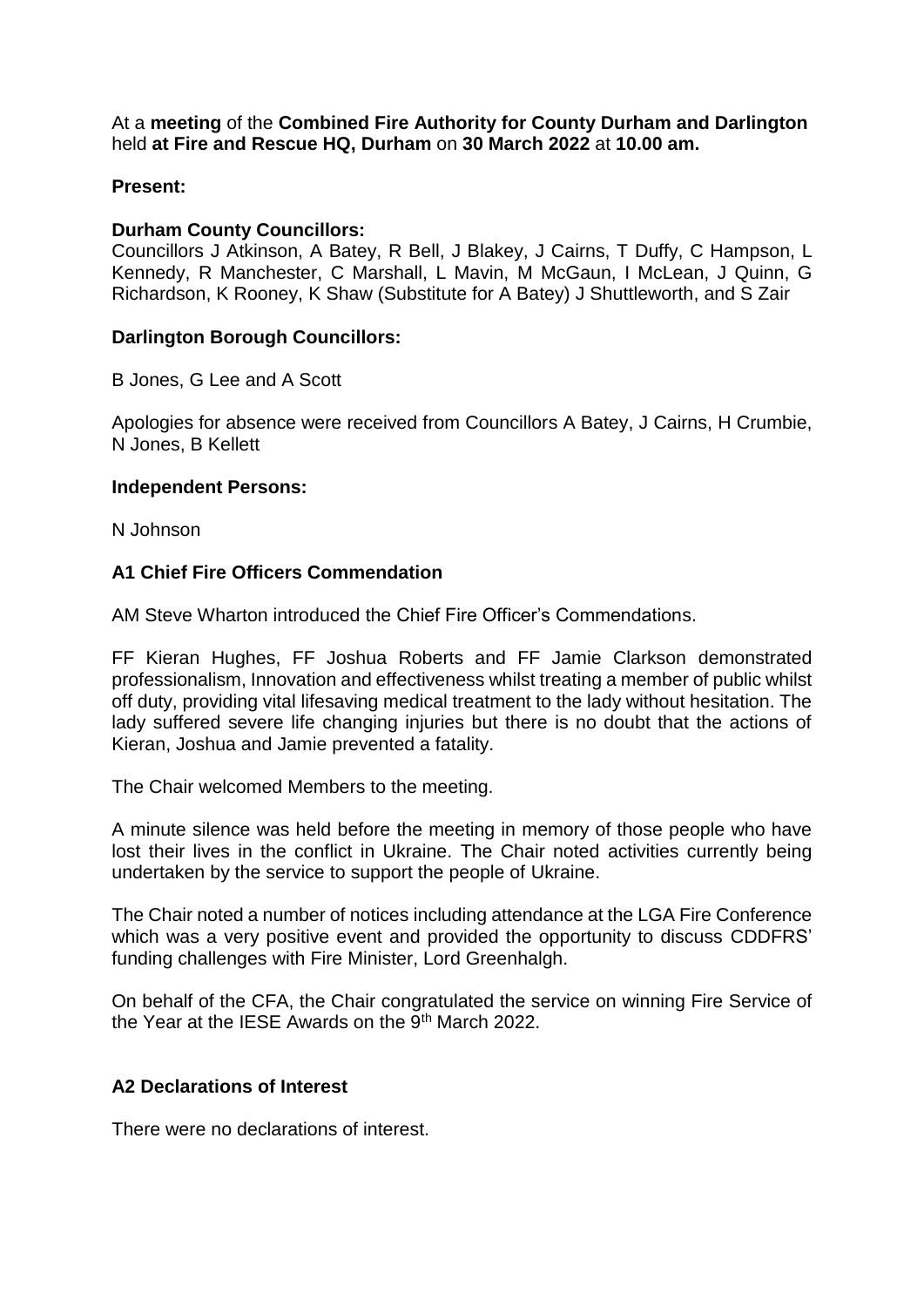## **A3 Minutes of previous meeting**

Cllr Marshall requested that the minutes from the previous meeting be amended to include his concerns regarding the consultation process regarding riding with 4 within the Degradation Policy.

The approval of the minutes of the meeting held on 16 February 2022 was deferred.

## **A4 Current Correspondence**

The Authority received no correspondence within this reporting period.

## **A5 Localism Act – Pay Policy Statement 2022/23**

The Treasurer presented a report seeking approval of the pay policy statement for 2022/23.

The report was **noted** and **agreed**.

## **A6 Local Government Association (LGA) Subscription**

The Chief Fire Officer presented a report providing details of the LGA subscription for 2022/23 and to seek a decision for continued membership.

The report was **noted** and **agreed**.

## **A7 Community Risk Management Plan**

The Authority received an update regarding the results of the Community Risk Management Plan (CRMP) consultation which began on the 15 November 2021 and ended on 7 February 2022.

Cllr Marshall noted running the consultation through the AAPs was beneficial. Cllr Marshall raised concerns regarding the Degradation Policy and how strategies are implemented. The Chief Fire Officer agreed to talk Members through the Degradation Plan and processes at the Strategic Planning Day scheduled for the 23<sup>rd</sup> May 2022.

## **Resolved:**

- a) Content of the report noted
- b) CRMP for 2022-2023 approved
- c) Survey results to form part of the decision-making process when assessing service resources going forward
- d) Presentation on the Degradation Plan to be proved at the Strategic Planning Session on the 23rd May 2022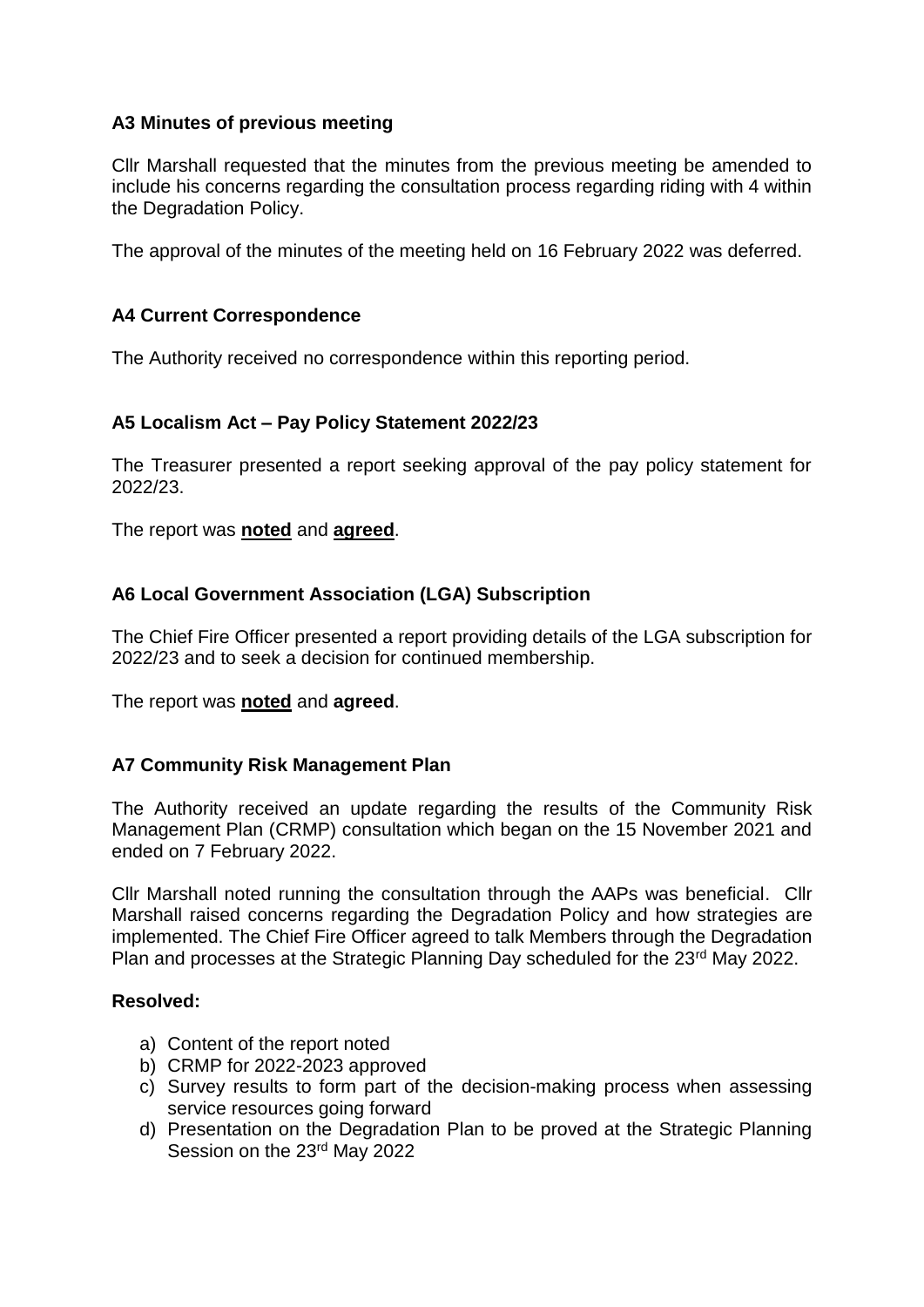## **A8 Notes of the Human Resources Committee**

The Authority received a report from the Chair of the Human Resources Committee which provided an update on the discussions and recommendations of the Human Resources Committee held 22 February 2022 (for copy see file of minutes).

The report was **noted**.

### **A9 Notes of the Performance Committee**

The Authority received a report from the Deputy Chief Fire Officer which provided members with an update on the discussions and recommendations of the Performance Committee held on 10 March 2022 (for copy see file of minutes). .

#### **Resolved:**

- a) Cllr Blakey was appointed Chair of the Performance Committee.
- b) Content of the report noted

#### **A10 Any other Business**

Such other business as, in the opinion of the Chairman of the meeting, is of sufficient urgency to warrant consideration

## **A11 Exclusion to the Public**

That under Section 100A (4) of the Local Government Act 1972, the public be excluded from the meeting for the following items of business on the grounds that they involve the likely disclosure of exempt information as defined in paragraphs 3 and 4 of Part 1 of Schedule 12A to the said Act.

#### **Part B**

## **B12 Service Leadership Team Restructure Outcomes**

All Uniformed Officers apart from the Chief Fire Officer left the meeting.

The Chief Fire Officer introduced the report which provided an update on the outcome of the Service Leadership Team restructure.

The Chief Fire Officer thanked individuals affected by the restructure for their professionalism throughout the process.

Cllr McLean queried if the changes would have any implications on the costs of the pensions for the two members of staff who were leaving the organisation. The Chief Fire Officer confirmed there was no additional costs, both individuals were entitled to a full pension under the 1992 Firefighters Pension Scheme due to their age and length of service.